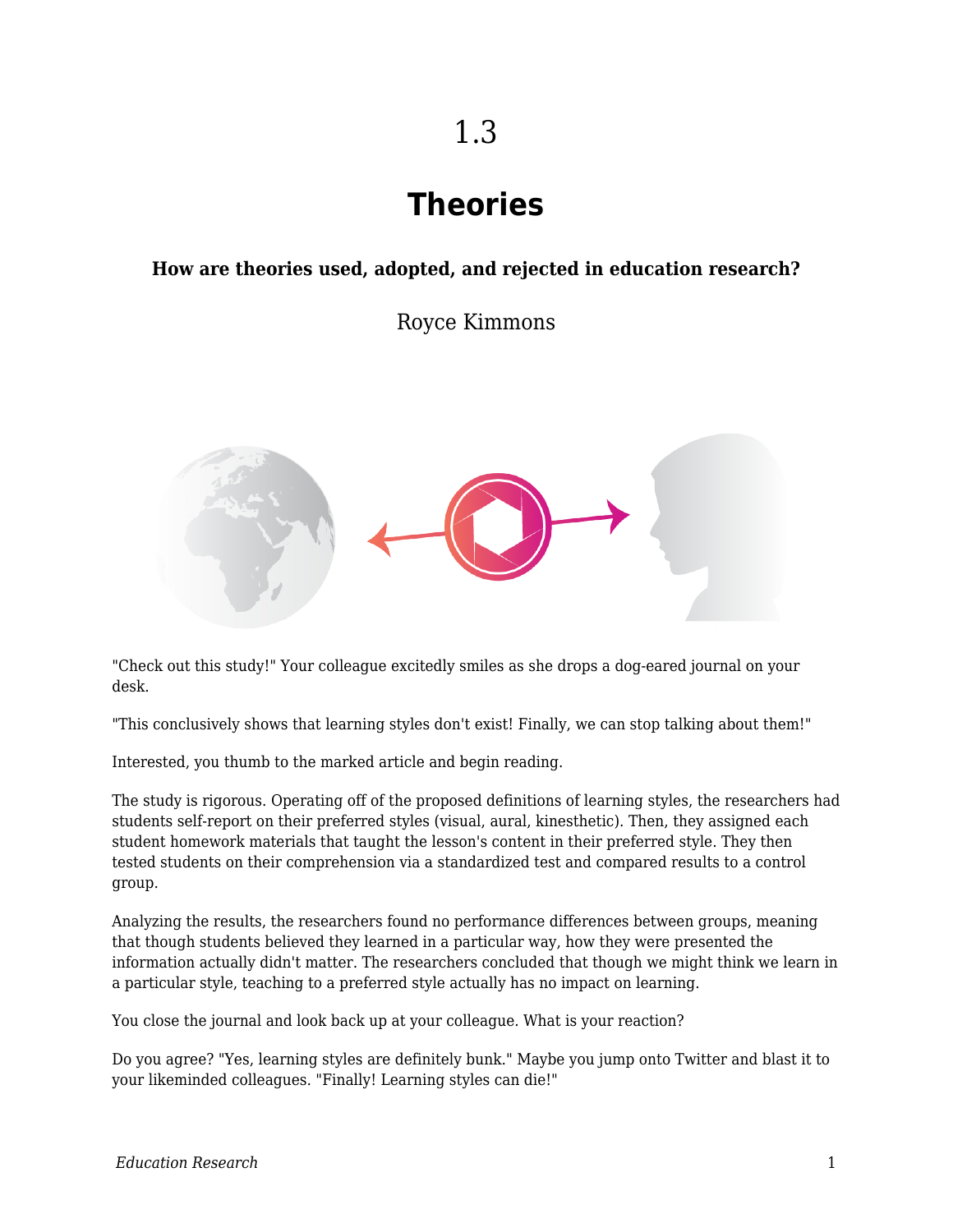Or do you disagree? "This doesn't completely disprove learning styles. I still think we do learn in different ways." Maybe you dig into the article further, nitpicking the researchers' methods and trying to find holes in their reasoning. "Maybe the homework didn't *actually* align with the students' styles. Or maybe people have difficulty determining their own styles. Or maybe the researchers have a conflict of interest in disproving learning styles." You grasp for whatever rationale you can. Learning styles are true, and it doesn't matter what this study says.

Whether you agreed or disagreed with your colleague in this fictional scenario, the most important question to ask is "*why*?" Why did you agree or disagree? Did you make your decision about learning styles based on your own experiences, on research evidence, on your own biases (e.g., aesthetic preference), or on what the common belief of your community happened to be?

#### **Key Terms**

Abduction

A logical inference of a conclusion (or special case of inductive reasoning) that likely follows (but doesn't necessarily follow) from the provided premises and provides a reasonable explanation of the mechanism by which the conclusion follows.

Confirmation Bias

A tendency to interpret new evidences as supporting or confirming existing theories and paradigms (often ignoring contradictory evidence or negative cases).

Consensus Fallacy

A logical fallacy in which it is assumed that something is true because a majority of people believe it.

Degenerative Science

A research programme which either does not make novel predictions or which makes novel predictions that are systematically proven wrong (cf., Lakatos).

Schema

A mental organizing structure that people use to construct meaning and to make sense of information.

Scientific Progressivism

The belief that applying the scientific method has historically yielded positive, fairly-consistent improvement in human understanding and knowledge.

Theory

An explanation of the 'how' or 'why' of particular phenomena, typically referencing existing facts and laws.

I use this example because it's always polarizing among education professionals, and if you believe in learning styles, then you are fairly unlikely to change your stance even after being presented with compelling contradictory evidence (Newton & Miah, 2017). Education researchers generally treat learning styles as a myth, because studies like the one described above have failed to support the theory over and over again (e.g., Husmann & O'Loughlin, 2019; Kraemer, Rosenberg, & Thompson-Schill, 2009; Macdonald, Germine, Anderson, Christodoulou, & McGrath, 2017; Willingham, Hughes, & Dobolyi, 2015), and the strongest scientific evidence on the subject concludes that "there is no adequate evidence base to justify incorporating learning-styles assessments into general educational practice" (Pashler, McDaniel, Rohrer, & Bjork, 2008, p. 105) and that learning styles instruments "should not be used in education" (Coffield, Moseley, Hall, & Ecclestone, 2004, p. 118). Practitioners,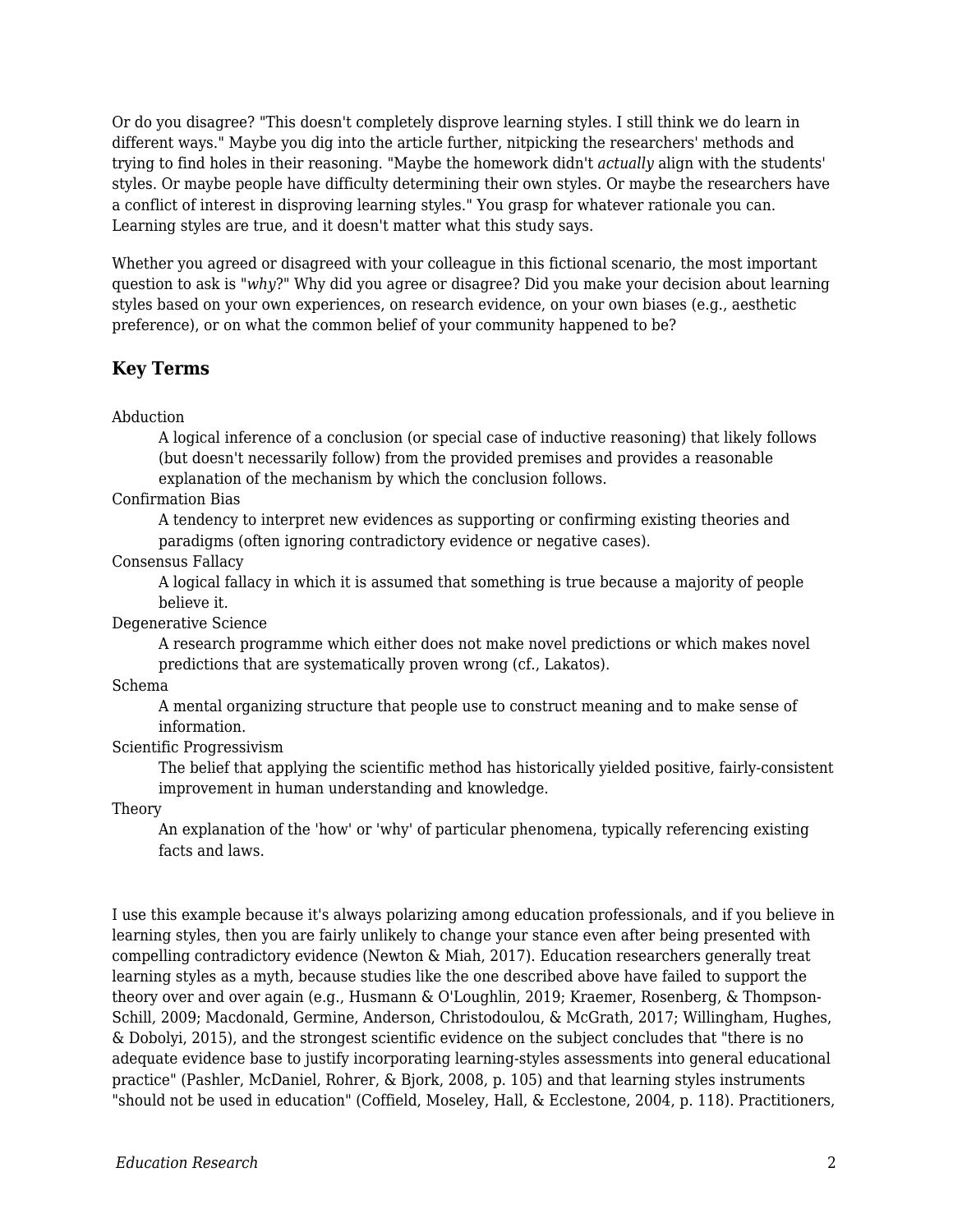on the other hand, such as teachers, generally believe in learning styles and even develop lessons and entire courses around serving the needs of specific learners as defined by their preferred style. And as a go-between, teacher educators represent more of a mixed bag: some siding with the research and others siding with the received wisdom of classroom teachers.

This type of scenario unfolds daily and is not limited to learning styles. It also is not merely a theorypractice divide, because many fields have competing theories that researchers gravitate toward, bolster, and defend, much like political ideologies and parties. This happens, because we all struggle to know sometimes (a) when to believe a theory, (b) how far to apply a theory, and (c) how to deal with evidence that conflicts with our accepted theories.

I previously introduced the concept of a theory as a narrative, story, or model that researchers use expansively to explain what they observe and experience. Theories are necessary because they allow us to make sense of a messy, irrational, chaotic world, and as such, they serve as a kind of interpreter for our brains or lens for seeing the world in understandable ways, signaling to us what to pay attention to and what to ignore, what to emphasize and what to deemphasize.

Our brains need ways for organizing information, to make meaning, and to guide judgments. Consider a painting. A digital camera can copy a painting into a two-dimensional series of colored pixels, but being able to represent the painting digitally is not the same as being able to interpret it (to identify what is in the painting). Similarly, our bodies and brains can experience phenomena, but making any kind of sense of these phenomena requires something to compare it to or some organizing structure (or schema) to place it in. Today an artificial intelligence can take a colored pixel series created by a digital camera and identify faces because it has massive databases of images to compare to that a human has told them represent faces. In this way, the artificial intelligence is using a schema that allows it to make meaning of what it is seeing by comparing it to what it has seen before and using categories or methods of analysis provided to it. Without a schema, the digital representation of the painting would only ever be a series of colors. With a schema of what a face is, though, humans and artificial intelligence alike can begin to see faces in the colors, making meaning of the meaningless.

Theories provide these schemas. They give us meaningful structures and outlines to attach ideas, observations, and experiences to. Without them, we would just have decontextualized and meaningless bits of information, such as an infinite number of pixel colors, but with them, we can organize information in meaningful ways. This understanding is similar to constructivist learning theories, which pushed back against behaviorist and *tabula rasa* views of learning to recognize that any new learning will be dependent upon what we have already learned, influenced by our histories, beliefs, and attitudes toward what we are learning.

In addition, schemas and theories are not static but are expected to adapt, evolve, and grow to accommodate new information and new types of informational relationships to better and more fully understand the world. Science generally operates on this assumption of scientific progressivism, wherein we believe that through observation we can come to progressively know more and more about the world around us, and by applying the scientific method, we will gradually make our theories and schemas grow and expand, ostensibly until they encompass all truth.

As practitioners apply the scientific method, theories can be tested to see how well they perform, and through subsequent testing, theories can evolve to be more accurate or useful. Thus, scientists typically "view theories as provisional" and as progressing through failure, wherein "the best theory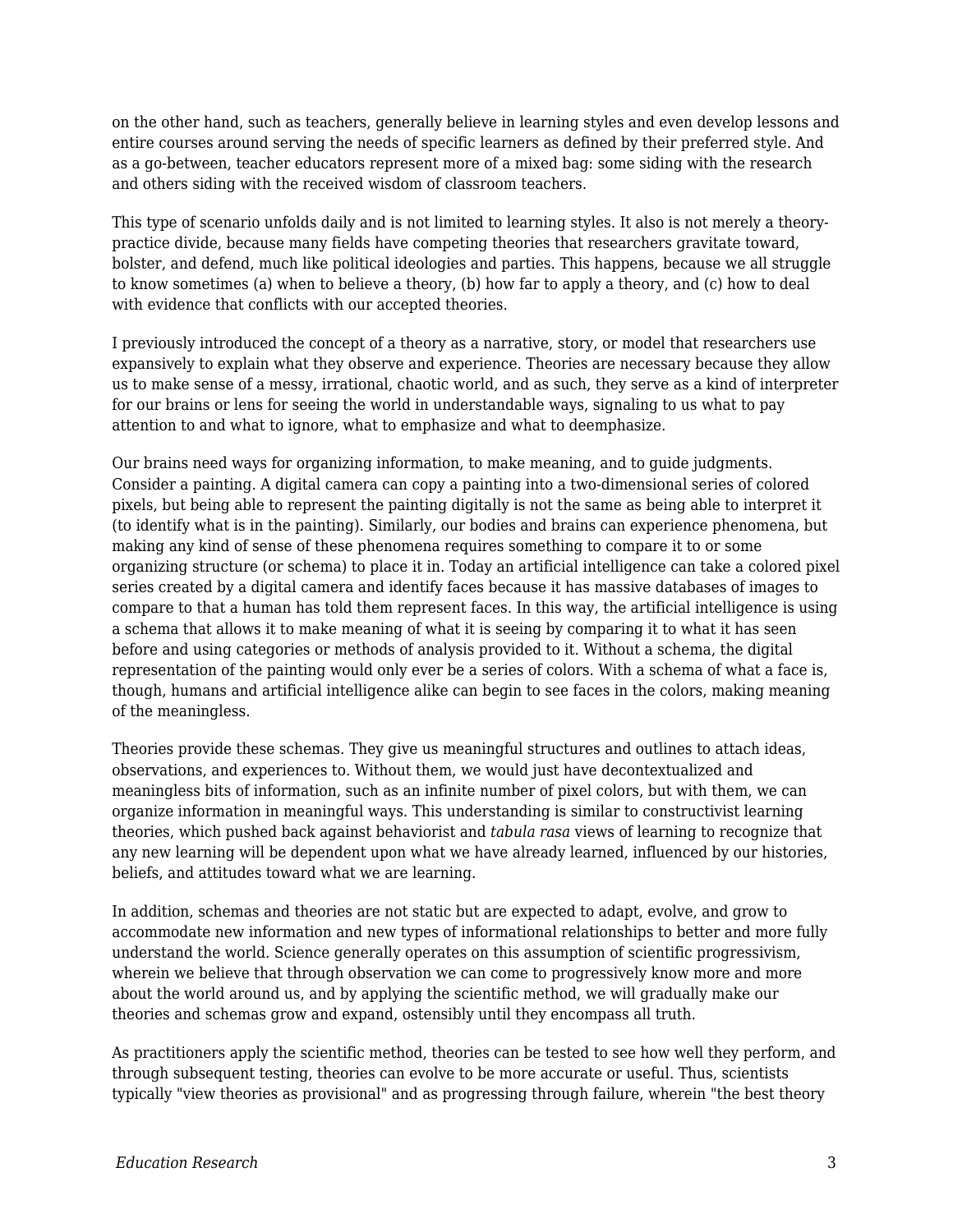we have now" is expected to "fail in some way and that a superior theory will eventually be proposed" (Willingham, 2012, p. 86). In this view, scientific progress is steady and linear, with subsequent discoveries building upon previous discoveries, ever-moving upward and onward to more accurate understandings of the world. "Good science is cumulative; … [and] science is always supposed to move forward" (Willingham, 2012, p. 95).

# **Theory Building and Revolutionary Crisis Cycles**

However, the actual history of theory building in science, and the concomitant adoption and rejection of theories, paints a messier picture than scientific progressivism generally acknowledges.

For starters, new, important, earth-shattering theories are often created by accident or as bolt-out-ofthe-blue moments of inspirational abduction that come to scientists when they are grappling with scientific problems often in mundane settings. The story goes that Archimedes invented his principle of volume while he was taking a bath and noticed the displacement of water his body made, to which he shouted "Eureka!" About 1,900 years later, Newton shouted the same thing when an apple fell on his head, and he had the initial idea for the theory of gravity. In 1669, Hennig Brand accidentally discovered the first chemical element phosphorus while collecting bathtubs full of urine (for the purpose of creating gold), thereby paving the way for the discrediting of transmutation alchemy (and his own research program). And Einstein's theories of relativity evolved from thought experiments he had about how light would bend and be perceived if rooms and flashlights were accelerated.

In all of these cases, laws and theories developed out of abductive reasoning, imagination, and chance rather than pure empirical observation or rational proofs. In more recent years, attempts have been made to make theory-building more systematic (such as Grounded Theory, cf. Glaser & Strauss, 2017), but the history of science largely is not a history of one observation rationally stacking onto another. Rather, it represents changes in understanding that came in unexpected, irrational leaps and jarring revolutions rather than calculated, rational steps.

Recognizing this, Thomas Kuhn (1996) famously argued that the history of science is best understood as a series of scientific revolutions between dominant paradigms or theories. (I will explore paradigms more deeply in subsequent chapters, but for simplicity, I will equate *paradigm* with *theory* here.) In progressivist views, science increases knowledge incrementally over time (cf. Fig. 1), but in the revolutions view, knowledge may build slightly over time as scientists operate within current theories, but such progress is slow and necessarily comes to an end (once the theory reaches its explanatory limit). At that point, revolutions in theory are required to move knowledge-building forward.

Under this view, most of the day-to-day work of scientists operates firmly under the assumptions of preexisting, dominant theories, which Kuhn refers to as "normal science." But, such work always has a ceiling that it cannot pass, because the dominant theory will prevent scientists from learning anything beyond what the theory already allows for. At this point, for progress to continue, a radically different theory must be proposed.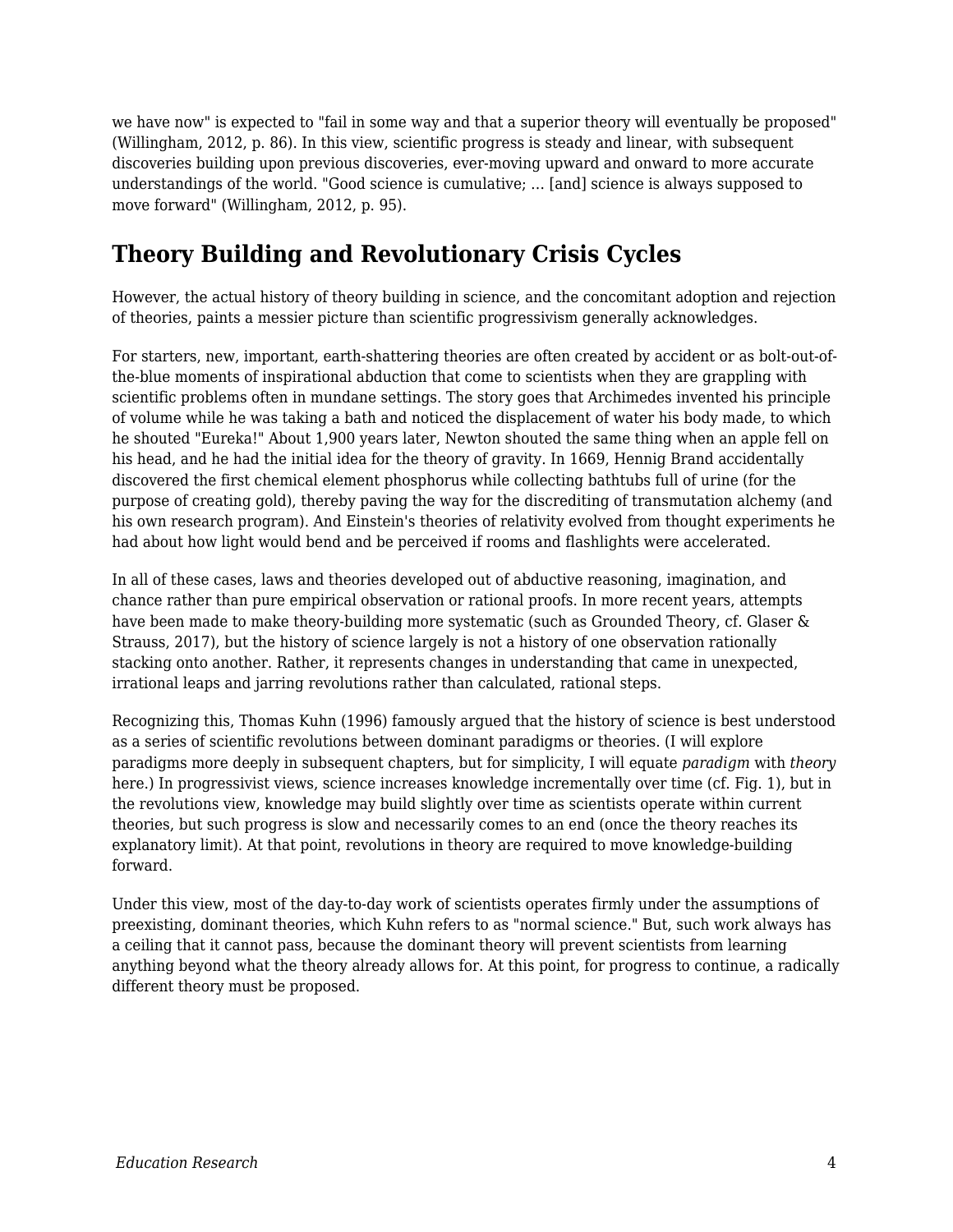

Fig. 1. A depiction of scientific knowledge-building over time through the lens of progressivism vs. revolutions

Though Kuhn has often been mischaracterized as being a relativist, his explanation has a clear structure and pattern, which scientists have historically followed, and this applies to education researchers as well. Essentially, researchers will persist in using existing theories until a crisis to the theory arises. If the crisis is serious enough, then they will look for competing theories (or create new ones) only if the alternative is better able to deal with the crisis than the current theory. Such "paradigm shifts" to new theories are painful but necessary for scientific progress to continue.

To illustrate how the crisis cycle works, Figure 2 walks you through the questions that a researcher would ask while using a theory in their day-to-day activities of normal science. All goes well until an anomaly arises. In this case, the researcher must consider whether the anomaly is explainable by the current theory; if so, then she should stay with the current theory. If not, she should consider whether the anomaly is trivial or important; if it's trivial, then she should stay with the current theory. If it's important, then a crisis has arisen, and the researcher must decide whether the crisis has to be dealt with now or whether it would be okay to postpone dealing with it later (perhaps when better tools are available). If it must be dealt with now, then she must consider whether the original theory could be modified to address the anomaly; if so, then she should remain. If not, then she should consider whether any other theories might exist that better explain the anomaly. If so, then she should make a paradigm shift to the alternative theory. If not, then she should get in the business of theory generation and decide if she can abductively provide a better theory that accounts for the anomaly (and everything else that the current theory accounted for) in a better manner. If so, then she should shift to her new theory, but if not, then she should stay with the current theory.



Fig. 2. An application of Kuhn's historical crisis cycles to our own theory adoption, creation, and rejection

By going through this process, researchers will generally adopt a conservative approach to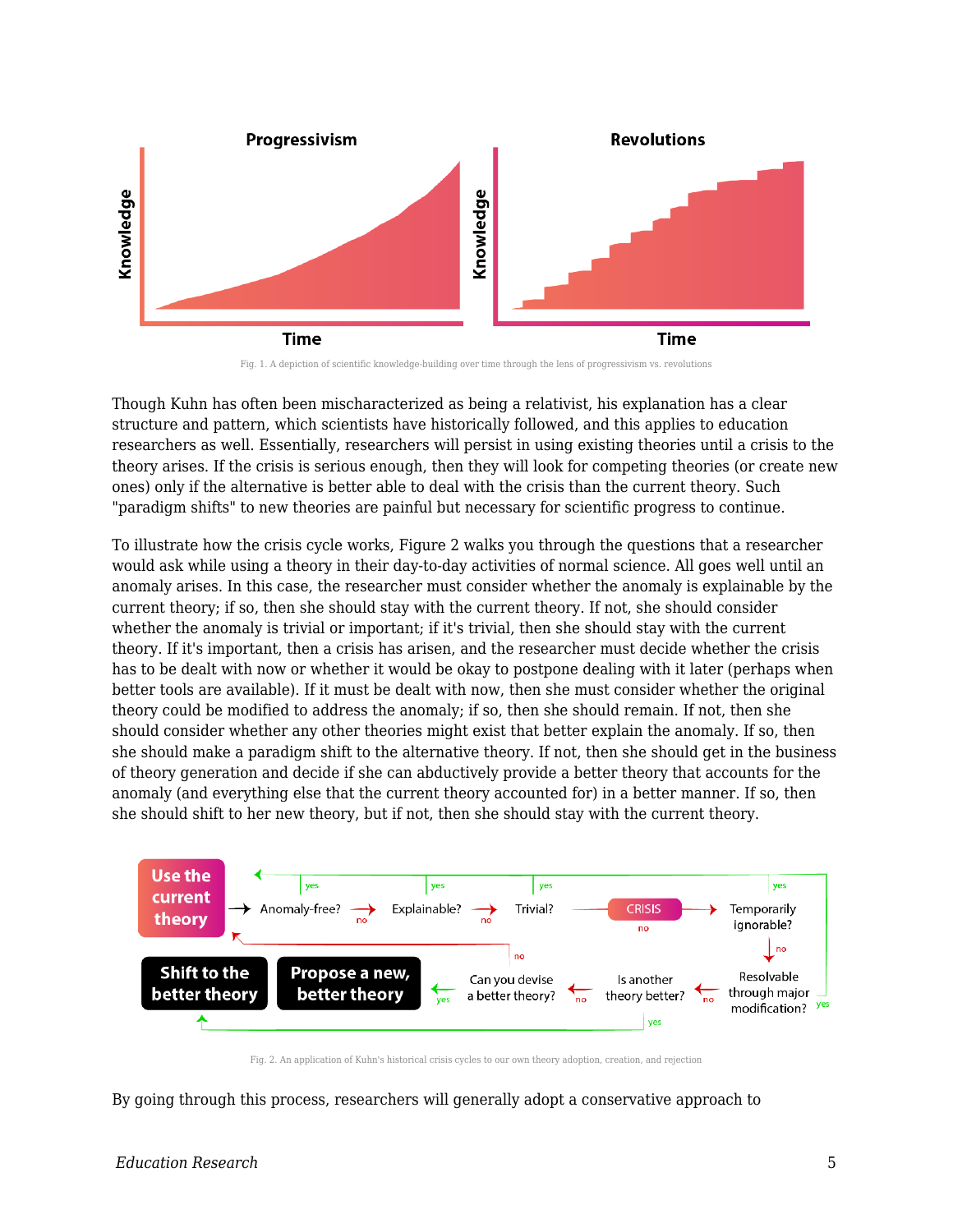maintaining the *status quo* of current theories and will only shift to new theories if there is a clear, present, and vital need to do so (prioritizing the avoidance of Type I errors to Type II errors). But this also means that new ideas and theories are (at least in theory) met with skepticism unless there is a clear need for them. After all, why propose a new theory of learning, identity, curriculum development, or social interaction if our current theories are working fine? And why reject our current theories if there are no better alternatives to move to?

Though the use of theory is necessary for doing research, this state of affairs in how we adopt and reject theories leads to a number of problems that education researchers need to be aware of, including the consensus fallacy, confirmation bias, degenerative science, the Barnum effect, and irrationality. After addressing each of these problems, I'll then close the chapter by providing some guidance on how education researchers should responsibly adopt or reject theory and highlight what some key components of good theory might be.

#### **Learning Check**

The revolution view of scientific progress proposes which of the following:

- a. There is no such thing as scientific progress
- b. Science progresses over time
- c. Science progresses through steady, incremental improvements
- d. Science progresses through paradigm shifts

According to Kuhn, which of the following must happen before a theory is rejected?

- a. An anomaly (or conflicting evidence) to the theory must arise
- b. The theory must enter a state of crisis
- c. The scientific community must reach a consensus regarding the theory's ability to account for emerging evidence
- d. A better theory must be proposed

### **Consensus Fallacy**

A consensus fallacy simply means that people can mistakenly believe that a conclusion is true based on its popularity or that given two options we should go with the option that is more popular. The problem with the consensus fallacy is obvious: the truth of any claim has nothing to do with its popularity, and major advancements in science historically happen when alternatives rise up in opposition to popular theories (such as Copernican heliocentrism challenging geocentrism).

Popularity itself is not evidence, but though this truism is obviously reasonable in its finite applications to logic, in the messy, complex real world of research we do often rely upon consensus for moving forward. For instance, many arguments used in popular media supporting the theory of anthropogenic climate change use premises like "97% of climate scientists agree that human carbon production is causing glacial melting." Or, in the case of learning styles, "most teachers believe in learning styles, so they must exist." The structure of such an argument is that if most experts or practitioners agree on something, then it must be true. However, we wouldn't make the same argument in other settings, such as "65% of Americans believe in the supernatural, so the supernatural must exist."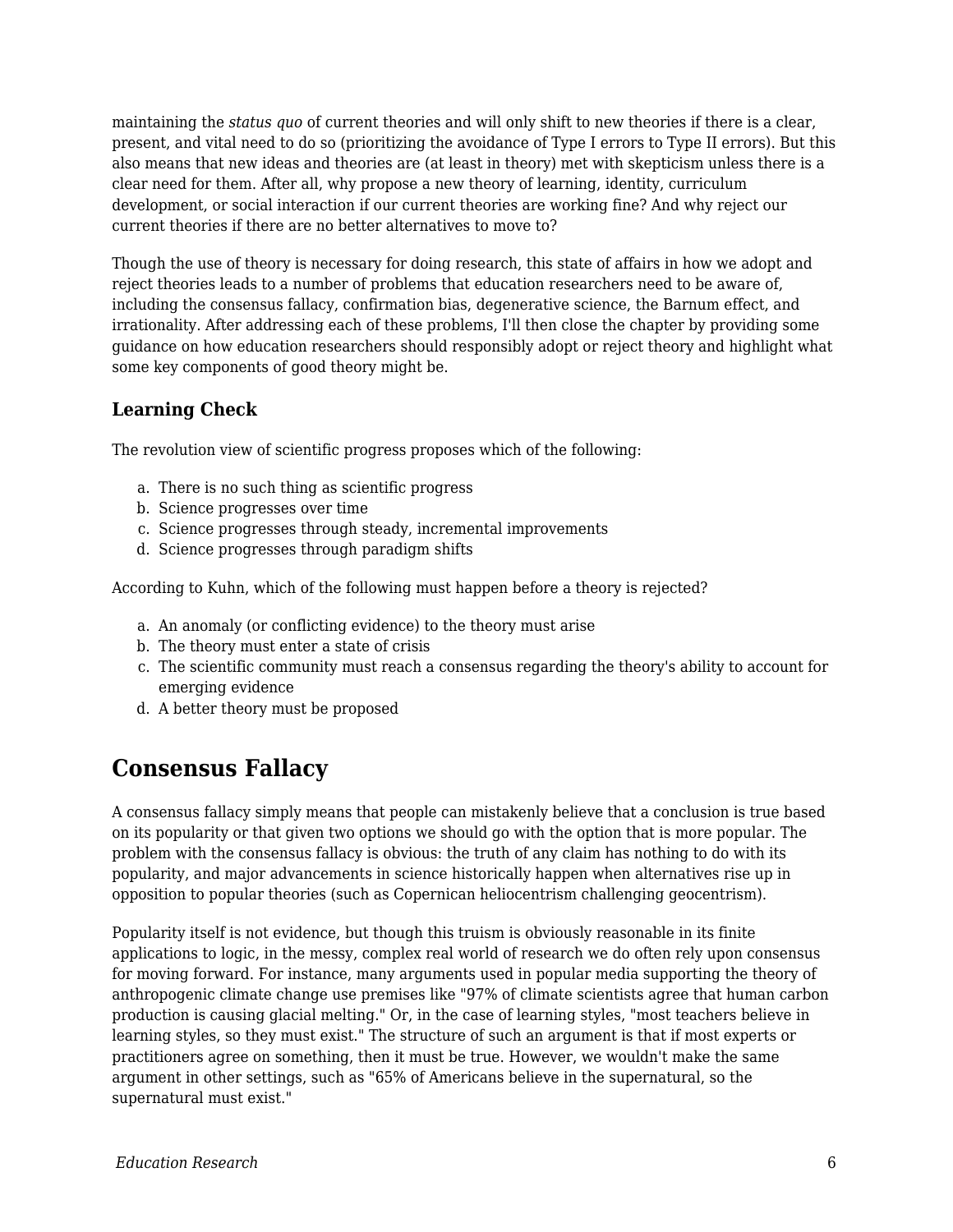One rationale for this discrepancy is that in highly technical fields popularity amongst experts is used as a proxy for evidence when non-experts might struggle to know and weigh the evidence themselves. Not everyone has access to all the data points and not everyone has the training necessary to interpret the data in reasonable ways, which means that we may at times feel justified in relying on consensus among experts to guide us when the field is too esoteric (e.g., not everyone sees what goes on in a teacher's classroom) or complicated (e.g., not everyone can weigh historical temperature data points across the globe).

But, this still isn't a completely satisfying answer, because we wouldn't think that every argument made on expert consensus would be valid. "Most theologians believe in God, so God must exist," is as ridiculous as "Most mathematicians believe that trigonometry is essential for leading a fulfilled life, so all kids should be taught it." Another similarly absurd argument would be "Most evolutionary biologists do not believe in God, so God must not exist." If someone made these arguments to me, I'd probably respond with something like this: "Of course theologians believe in God, and mathematicians believe in the importance of math! That's their jobs! That's what they're paid to do!" That is, even in the case of expert opinion, we don't always believe that consensus is an appropriate proxy for evidence, especially when the expert's position or theoretical assumptions conflict with their ability to give unbiased guidance on a particular topic or when experts overstep the limits of their expertise (such as evolutionary biologists making metaphysical claims or mathematicians making claims about social needs and wellbeing, cf. Feyerabend, 1975).

Thus, if we are relying upon consensus in research, we should at least ensure (1) that the experts we rely upon are qualified to draw the conclusions they are drawing (and are not overstepping their bounds), (2) that the theoretical assumptions, biases, and conflicts of interest they are subject to in their positions are not negatively influencing their ability to draw reasonable conclusions, and (3) that we only treat consensus as a shorthand proxy for evidence and not as evidence itself (meaning that counter-evidence should be carefully considered).

In practice, researchers rely upon the expertise of others to make complex projects possible. If, for instance, I am trying to make a smartphone app to teach kids how to read basic words, I should of necessity rely upon the expertise of early childhood literacy colleagues to inform its pedagogical design. However, I would not rely on their expertise to supplant my own in matters that draw upon my own realm of expertise, such as privacy, usability, database architecture, and so forth.

This all means that in our own fields of expertise, consensus should never be a determining factor of whether to accept or reject a theory, because (as experts) we should be aware of and be able to weigh evidence regarding the theories before us, and we should never treat any theory as being beyond critique merely because our colleagues believe it. Yet, we should also exercise some level of intellectual humility with regard to the limits of our own expertise and recognize that soliciting and relying upon consensus among experts in other fields may be a practical necessity.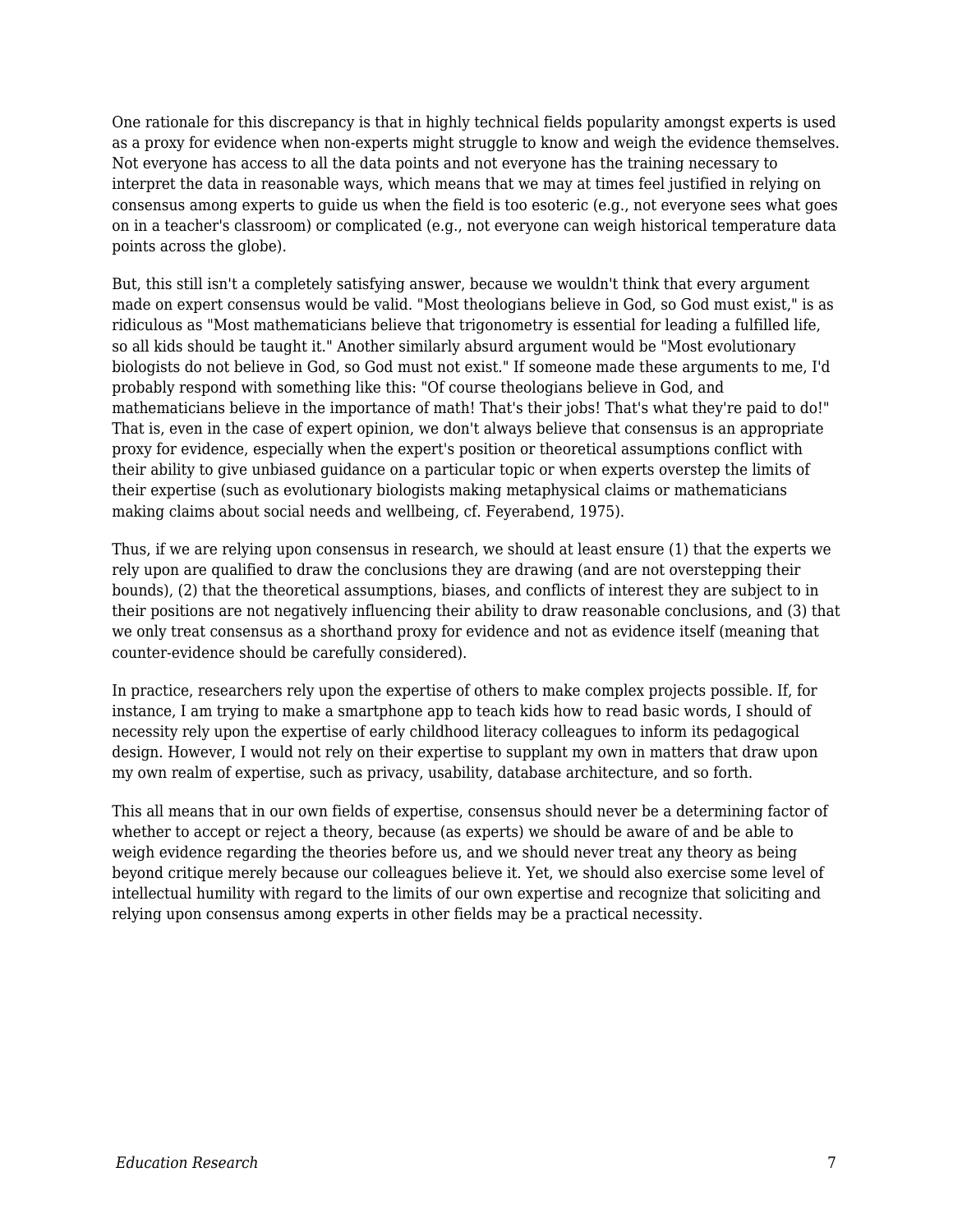#### **Learning Check**

Which of the following would be examples of the consensus fallacy?

- a. 98% of climate scientists agree that anthropogenic climate change is occurring, so global warming is real
- b. Most people believe in God, so God must exist
- c. Microbiologists study single-cell organisms and agree that organisms act for their own genetic survival, so all of human action, morality, and decision-making is the result of self-interest and genetic survival
- d. Most teachers believe in learning styles, so learning styles must be an accurate explanation of how people's brains work

If we are going to commit the consensus fallacy to accept a conclusion (without fully weighing and understanding the evidence ourselves), what should we ensure?

- a. That the conclusion agrees with our biases
- b. That the group making the consensus has legitimate expertise
- c. That the conclusion does not overstep the limits of the group's expertise
- d. That the conclusion is not merely an expression of a fundamental bias of the group

### **Confirmation Bias**

Confirmation bias means that if we already believe a theory, then we will tend to collect and interpret evidence that agrees with the theory while ignoring evidence that contradicts it. Kuhn (1996) explained that scientists fall into this trap with theory when they "take the applications [of the theory] to be the evidence for the theory, the reasons why it ought to be believed" (p. 80). They do not recognize that what they observe will be dictated by what they are expecting to observe. This prevents the emergence of "alternative interpretations" or the discussion of "problems for which scientists have failed to produce theories," meaning that whole swathes of phenomena are ignored or pigeonholed in inappropriate ways (p. 81).

This has been a major and ongoing problem in theoretical psychology and has reverberations in the education literature, as experimental results that did not conform to behaviorist models were typically ignored, or tests were modified until results conformed with them (Greenwald, Pratkanis, Leippe, & Baumgardner, 1986; MacKay, 1988). In response, both psychology and education produced competing models (e.g., cognitivism, constructivism, social constructivism) to address important phenomena being ignored or inappropriately explained by behaviorism (e.g., higher-order reasoning, individual differences). This problem of confirmation bias inherent in operating from any dominant theory suggests that practitioners will only see in the world that which their theories allow them to see and also thereby suppress new ideas as being "necessarily subversive of [the accepted theory's] basic commitments" (Kuhn, 1996, p. 5).

To illustrate, let's circle back to learning styles. If I'm a teacher that believes in learning styles, I will begin to classify my students (at least in my mind) according to these styles and will use observations in my classroom to solidify both my classifications and the theory itself. If I notice that Juan does better at a test that has illustrations, I might think "hmm ... Juan must be a visual learner." If I then give a lecture, and Juan falls asleep, I might think "hmm ... Juan is definitely a visual learner because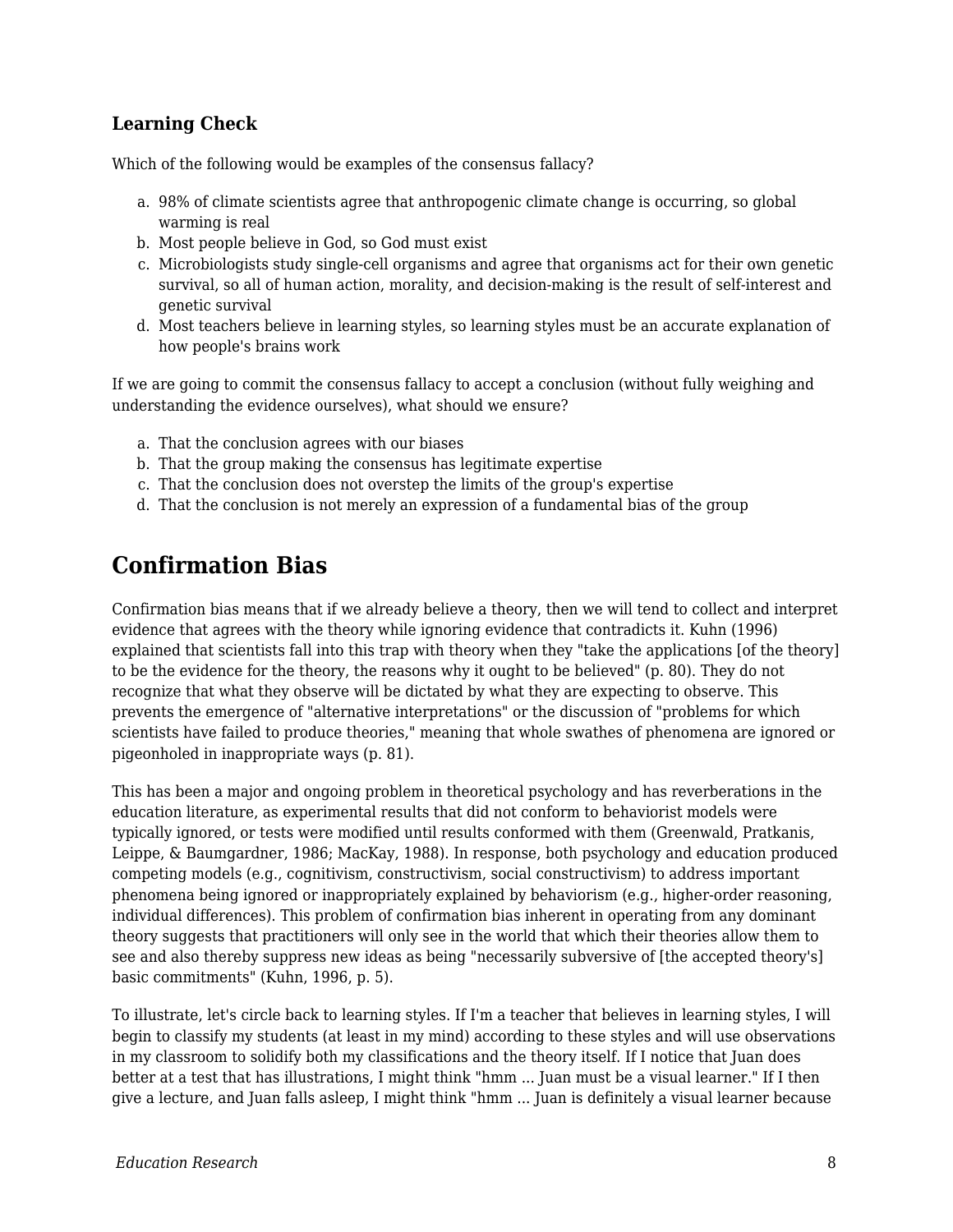he was just not drawn into the aural modality of the lecture." If I show a video, and he falls asleep again, then I'll definitely be convinced: "Yes, Juan is a visual learner. All the evidence proves it!"

If a colleague then shows me an article debunking learning styles, I'll protest the findings on the basis that I know that learning styles exist, because Juan is an obvious example of a student who has a clear learning style. Never mind the fact that these observations could have been explained by any number of other theories and facts, like that Juan's language proficiency is struggling, that he had less sleep than his classmates the night before, or that I'm simply a boring lecturer. I have seen a learning style manifested in Juan because that is what I was looking for. The theory has, therefore, manipulated my observations and confirmed itself through that very manipulation.

This phenomenon is not unique to learning styles or to education. We all generally tend to find examples of whatever it is we're looking for. If you believe in God, you'll see evidence for God. If you believe in phrenology, you'll see evidence of how people who have wronged you seem to have similarly-shaped heads. If you believe in astrology, you'll witness how your zodiac sign affects your life (and ignore how it doesn't). If you believe the world should be just, you'll see evidence of injustice. If you believe the world is inequitable, you'll see evidence of inequity. In this way, theories are powerful lenses that let us find whatever it is we are looking for, just as a microscope allows us to find a bacterium or a telescope allows us to find a star.

It's not bad that theories allow us to see things; that's what they're supposed to do. What is problematic, though, is when we rely upon what the theory is showing us as the guiding evidence for why we should believe the theory. Theories that are self-confirming have a circular logic that doesn't make them amenable to outside verification or critique.

In response to this problem, Popper (1959) and other critico-rationalist philosophers of science argued that the scientific enterprise must critically evaluate its relationship to the world and the limits of empirical observation alone. Turning science on its head, Popper argued that the testing of a theory can only occur after the theory has been accepted and that such testing must rely upon logical falsification rather than evidence-building.

Unlike non-scientific methods of inquiry, Popper explained that scientific theories must be amenable to the rules of logic and that logical tests may be applied to specific statements implied from a theory to "falsify the whole system" (p. 56). In this way, singular anomalies contradicting theories could be used to test a theory's strength and either disprove the theory or limit its universalizability. From this perspective, to be scientific, a theory must reveal testability (i.e., provide predictions that could be proven false), and the less a theory provides testability, the less it should be trusted as a good scientific theory.

This process of falsification, Popper argued, is a more sure way of determining the accuracy and value of a theory, because any theory can explain the world when it has the power to shape what we see through it. Good theories, though, make a prediction that we can test to see if the theory is false. Theories that don't make predictions, then, are non-scientific. Theories that make predictions that turn out to be true represent good science for the time being but may be proven false in a future prediction. But theories that make predictions that turn out to be false are rejected as untrue.

Thus, evidence in favor of the theory doesn't matter in determining its scientific value. All that matters is whether the theory contradicts itself by predicting things that are proven false, and if it makes no predictions that could be proven false, then it is a non-scientific theory.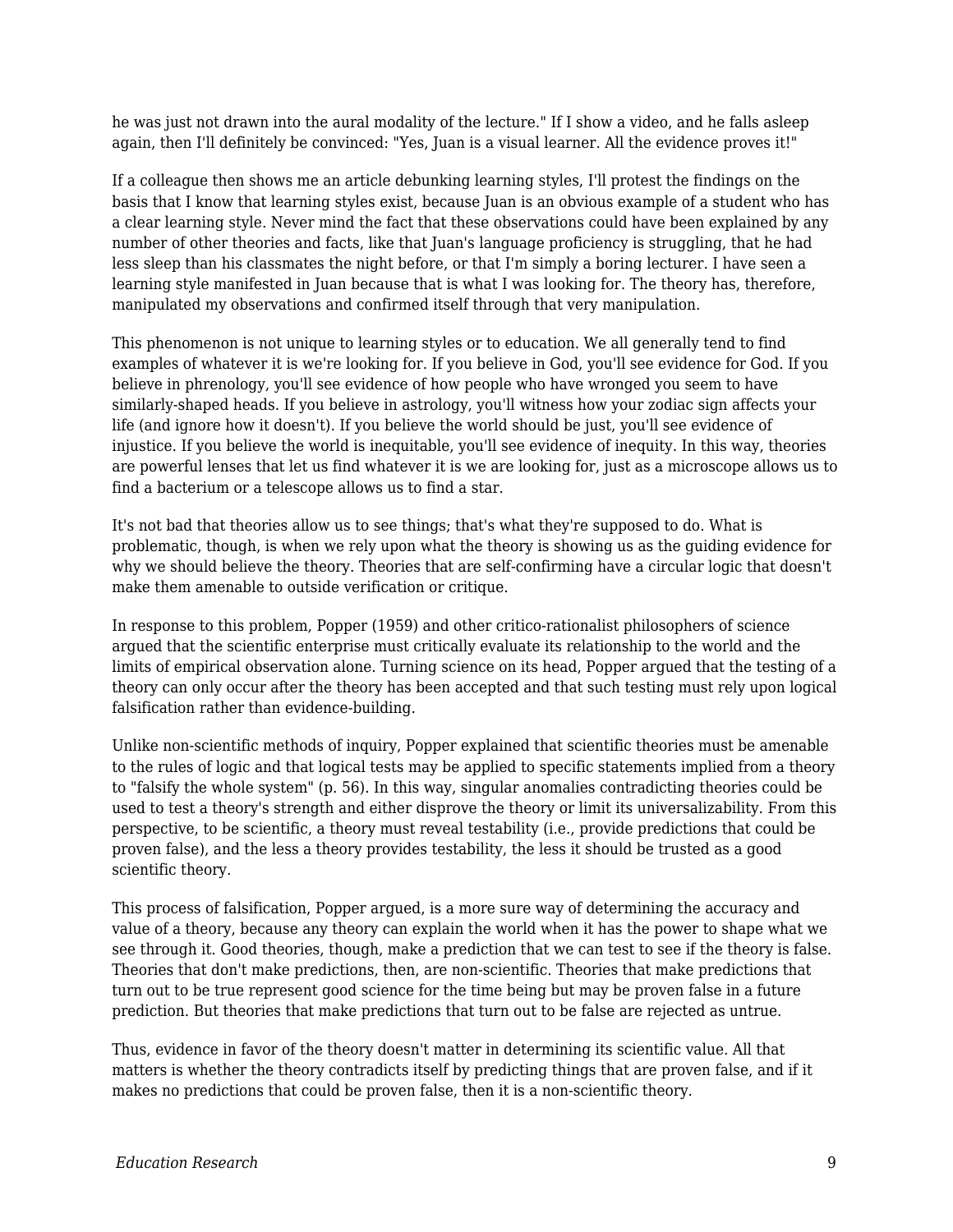In the case of learning styles, we can make very clear predictions of what should happen if learning styles exist, which allows the theory to pass Popper's falsifiability criterion, making it a scientific theory. We could, for instance, expect that if learning styles exist, then teaching students to their preferred styles *should* produce learning improvements. If this prediction doesn't pan out in rigorous studies, though, then, based on the requirement of falsification, we would have a strong justification to reject the theory, because it has been proven inaccurate no matter how much confirmatory evidence we might have collected along the way.

#### **Learning Check**

According to Popper, what is the central characteristic of "good" scientific theories?

- a. They can be proven true
- b. They can be proven false
- c. They can neither be proven true nor false
- d. They are found to be useful

### **Degenerative Science**

The main critique for Popper's falsification criterion is that it sets "unrealistic standards for sound science" in many practical settings (Mercer, 2016, p. 1) and that he was making an argument for how science *should* be done in a purist form rather than how it is done in practice. Addressing the issue of falsification directly, Kuhn (1996) explained that "if any and every failure to fit [a falsification] were ground for theory rejection, all theories ought to be rejected at all times" (p. 146). Similarly, Mulkay and Gilbert (1981) explained that "Negative results ... may incline a scientist to abandon a hypothesis, but they will never require him to abandon it, on Popper's own admission. ... Thus the utter simplicity and clarity of Popper's logical point are lost as soon as he begins to take cognizance of some of the complexities of scientific practice and as soon as he makes the transition from his ideal scientific actor to real scientists engaged in research" (p. 391).

In other words, Popper idealistically gave a single negative result the power to topple an entire theory that might have mountains of confirmatory results, but in the real world, scientists balance falsifications and confirmations in a complex way to determine how long to responsibly stay with a theory that is starting to show some negative results.

Following a similar strand of reasoning, Lakatos (1974) argued that asking whether a theory is true or false is the wrong question. Rather, theories, like lenses, are tools for seeing novel things clearly and therefore can only either be progressive (empowering us to learn and see more) or degenerative (not empowering us to learn and see more). Falsification still plays a role in this classification but is seen more as a holistic or continual check on the overall health of a theory.

To explain, one example Lakatos gave was a comparison of two prominent theories from divergent fields: Marxism and Newtonian physics. As a once young Communist leader himself, Lakatos considered himself a disciple of Marx and zealously directed many Communist efforts in Hungary until he was forced to flee the country under Soviet threat. He took refuge in the United Kingdom, becoming a Cambridge professor and a prominent philosopher of science and mathematics. Revisiting Marxism in his later life, Lakatos (1974) explained: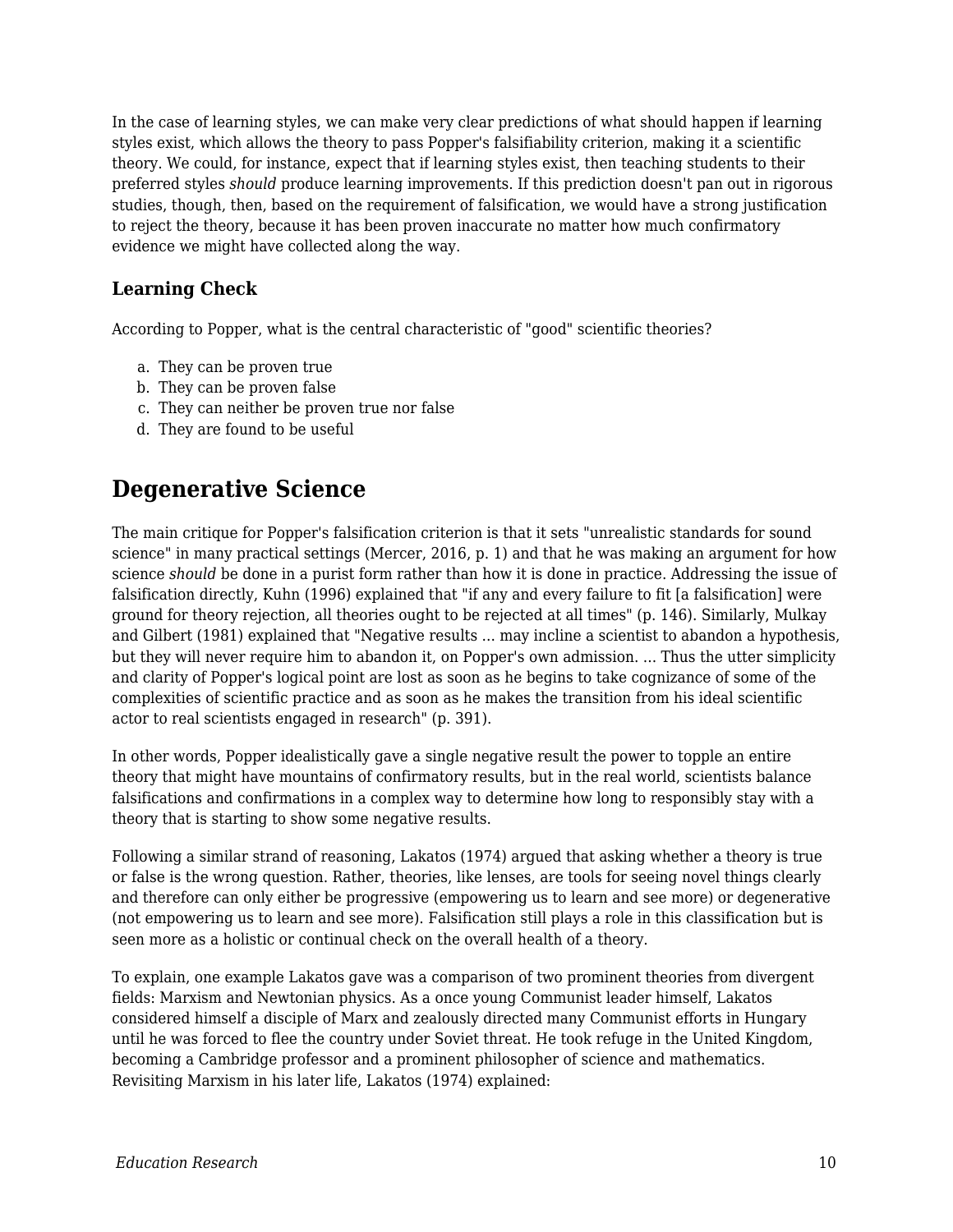Has … Marxism ever predicted a stunning novel fact successfully? Never! It has some famous unsuccessful predictions. It predicted the absolute impoverishment of the working class. It predicted that the first socialist revolution would take place in the industrially most developed society. It predicted that socialist societies would be free of revolutions. It predicted that there will be no conflict of interests between socialist countries. Thus the early predictions of Marxism were bold and stunning but they failed. Marxists explained all their failures: they explained the rising living standards of the working class by devising a theory of imperialism; they even explained why the first socialist revolution occurred in industrially backward Russia. They "explained" Berlin 1953, Budapest 1956, Prague 1968. They "explained" the Russian-Chinese conflict. But their auxiliary hypotheses were all cooked up after the event to protect Marxian theory from the facts. The Newtonian programme led to novel facts; the Marxian lagged behind the facts and has been running fast to catch up with them.

Lakatos considered the Marxism of his day to be degenerative science, because it consistently predicted novel facts that did not come about, and rather than rejecting the theory, adherents would devise *ad hoc* explanations for why the predictions failed, essentially propping up the theory with makeshift addenda.

Newtonian physics, on the other hand, made novel factual predictions that could not have been arrived at without the aid of the theory. And they were consistently confirmatory, making it a progressive theory for scientific work.

To apply this same principle to education research, it may be too purist of us to follow Popper's falsification criterion too strictly, discounting a theory simply because it provided one false prediction. However, as theories are applied over time a pattern of falsification can emerge that should be troubling for researchers. For instance, if studies emerge showing that predictions made by learning styles are false, then we might explain away one or two false predictions on the basis of misapplication or extraneous factors ("auxiliary hypotheses" according to Lakatos), but if predictions continue to fail, then we should question the progressive value of adhering to a theory that is obviously degenerative in its predictive capabilities. This is especially true when alternative theories might exist that can more accurately and consistently explain results, such as multimodality, selfdetermination, and a host of others in the case of learning styles.

#### **Learning Check**

According to Lakatos, what is the central characteristic of degenerative scientific theories?

- a. They make a true prediction
- b. They make many true predictions
- c. They make a false prediction
- d. They make many false predictions

### **Either/Or Fallacy**

Building off of this last point, just as the world is complex and messy, there might be a variety of theories that we could employ to explain anything that we see in it, meaning that there might actually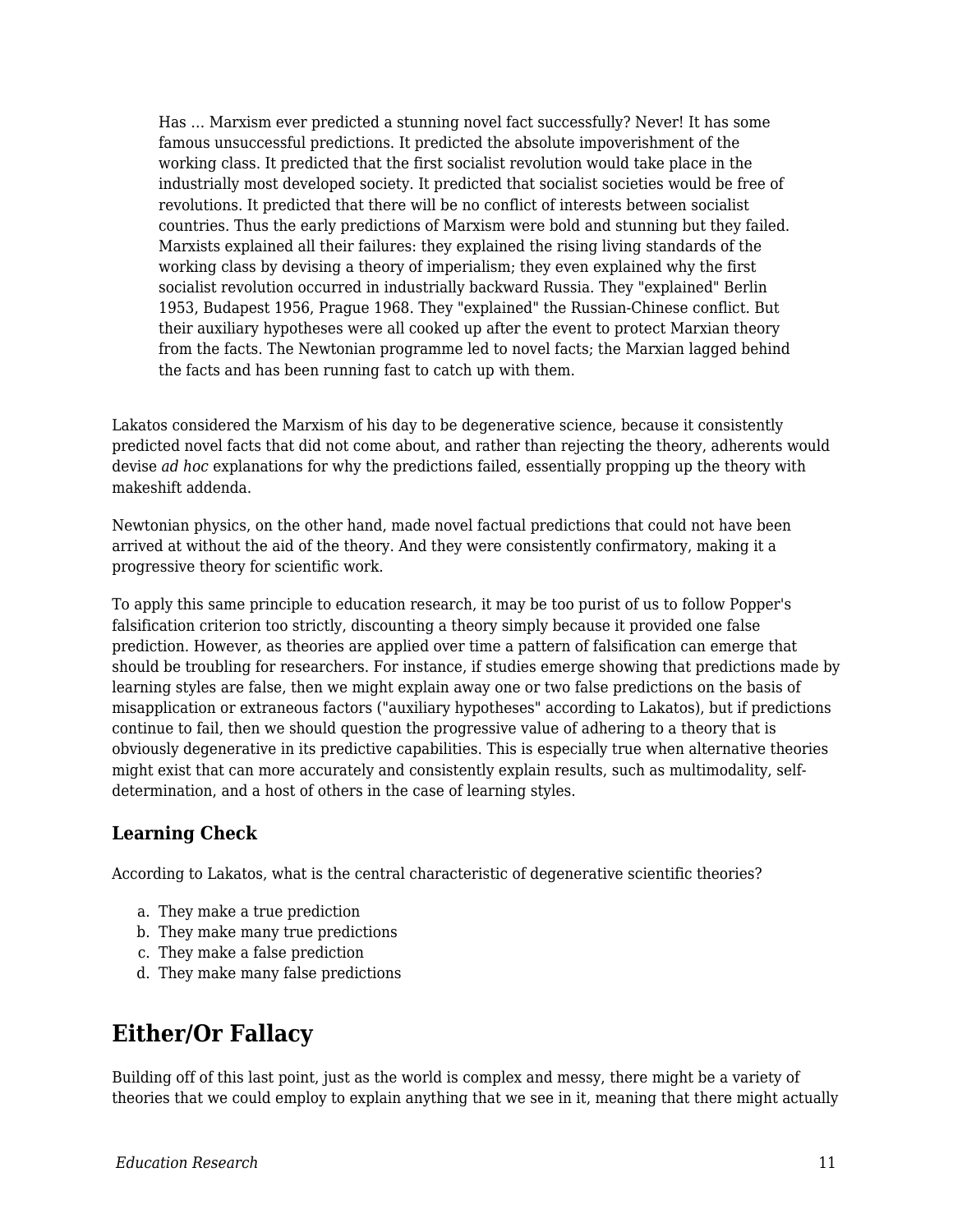be many proposed theories that can explain any given phenomenon. For this reason, by focusing too heavily on a single theory and ignoring multiple alternatives, researchers can also quickly fall into an either/or (or false dichotomy) fallacy, where they assume that there are only two possible theoretical explanations for a given phenomenon.

This may sometimes be done as a persuasive tactic that education researchers use to bolster support for their own theoretical stances rather than an actual scientific error. In Kuhn's scenarios, there are always two competing theories — the dominant theory and the challenger — and the dominant theory will carry the day unless the challenger can show a capacity to outperform it in predicting and explaining the world. In education research, though, researchers are often hard-pressed to articulate what the dominant theory they are trying to respond to may be.

For this reason, you will rarely see critiques of formal theory in education research but will rather see veiled references to "the *status quo*," "one-size-fits-all," "lecture-based," "pencil-and-paper," or "industrial model," or researchers will use a nondescript catch-all term like "traditional" to serve as a strawman counterpoint to their proposition. This is often done to carve out a place for new theoretical approaches without seriously considering what the state of the field actually is, thereby ignoring theoretical plurality and alternative explanations.

To refer back to learning styles, if you showed me falsifying study results of the theory, I might respond incredulously with an either/or retort like "So, you think kids are all the same?!" Or, "You think we should just use one-size-fits-all curricula?!" Or, I might ignore the results and heroically proclaim that "I don't care what the so-called studies say; I'm going to differentiate for my students' diverse learning needs anyway." Yet, in doing so, I'm not showing a commitment to differentiation but merely a commitment to one, limited theory of differentiation, and my strategy for bringing up the alternatives I did would be to claim that any approach that ignores learning styles ignores the needs of students.

However, learning styles is not the only theory that empowers us to view students as unique individuals with unique needs. Given three diverse students — Juan (a first-generation, Christian, undocumented, English language learner from Guatemala), Suzy (a white, atheist, middle-class introvert), and Sofu (a physically active extrovert and child of Christian refugees from Nigeria) — it would be absurd to assume that these three students have the same learning needs or that they will respond identically to stories you read or videos you watch in class. But, it is also equally absurd to assume that the biggest differences between these students will be that one prefers pictures (visual), one prefers words (aural), and one prefers physical movement (kinesthetic). That is, learning styles theory is not flawed because it requires us to differentiate for student needs; rather, it is flawed, because it does not require us to differentiate enough in ways that matter for our students. It ignores socioeconomic, historical, language, and a variety of other factors that will influence a student's ability to learn.

Yet, whenever theory is brought up either in research or in more general contexts, specific theories are typically only compared against vague, Bogeyman-like alternatives. Perhaps this happens at times because we do not know what the alternatives actually are, but at other times it seems that such phantasmic comparisons are made for simple persuasive effect.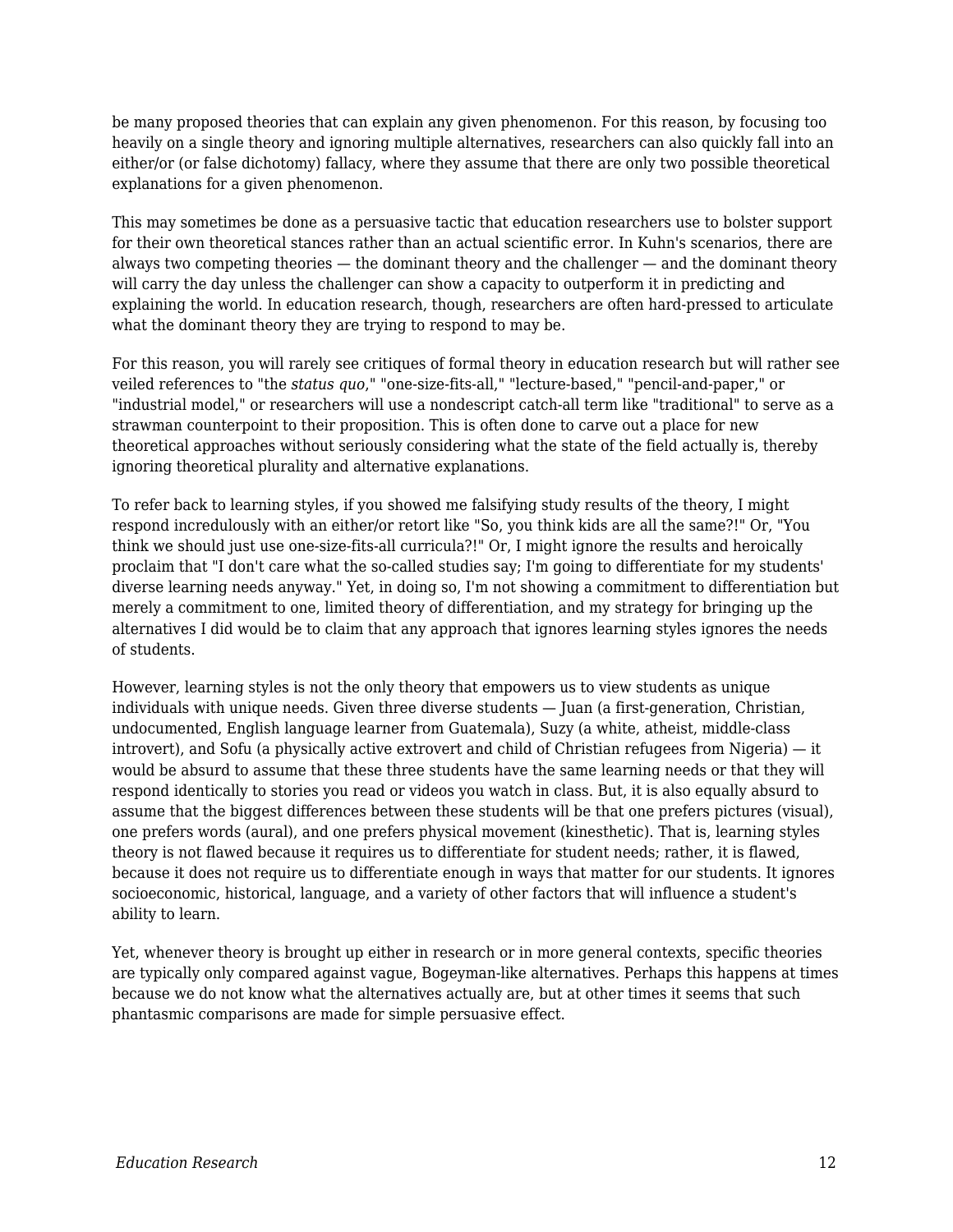## **Barnum Effect**

Another important and related problem with theory adoption borrows from a common psychological phenomenon known as the Barnum Effect. Named after the famous showman P. T. Barnum, the effect explains a technique charlatans, such as magicians, mediums, and crystal ball gazers, use to convince people that they have special powers and insightful knowledge about strangers' lives. They do this, in part, by purportedly telling strangers "secrets" that only they should know by actually making broad, generic statements about human nature and experience that could relate to anyone.

For instance, a psychic medium might tell a client that she "longs for freedom," "doesn't like to feel suffocated," and "is focused on success," and the client might believe that the medium has special powers of insight because she keenly feels these statements to be true about herself. She would likely leave her session feeling energized and convinced that "yes, I am a woman who longs for freedom," not realizing that each of these statements is true for just about anyone and that she is being duped into building unjustifiable trust in the medium. In such situations, victims passionately believe the charlatan, because the statements are universally true, generic, and obvious, and because they align with the victims' biases and assumptions about the world. And once they believe that the charlatan has a gift of divination, they will gradually become less and less critical of subsequent statements.

Theories in education research can be structured in this same fortune-cookie-like way. Broad theories can be proposed that are generic and are impossible to refute, not because they are strong and accurate but because they are fluid, generic, and untestable. In other words, vagueness leads to a false perception of accuracy, and once we believe in the generalist theory, we begin to uncritically accept any addenda taught by adherents of the theory as inspired and also obviously true.

Learning styles is an interesting case of this, because individual scholars who propose the theory can be quite descriptive and precise in their formulations (making connections between specific styles and activity in particular areas of the brain), but among companies that provide commercial products to schools for testing and addressing learning styles, articulation tends to be broad and unfalsifiable (e.g., "kids are different and have different needs"). Once generalist theories are believed, though, all sorts of addenda can be appended without critical review, such as the adding of learning style upon learning style until people begin uncritically accepting that some students are inherently "naturalistic," some are "philosophical," some are "intrapersonal," *ad infinitum*, without any reasonable evidence other than that they have passionately bought into the base, generalist theory.

Proponents of many generalist theories can fall into this same trap, such as feminism, critical race theory, and Marxism, where adherents might believe in the obvious generalist theory (e.g., "that the sexes should be socially, economically, and politically equal") and then might also uncritically believe more specific applications, manifestations, or addenda to the theory without reasonable confirmatory evidence or legitimate consideration of contradictions (e.g., "that girls' outperformance of boys' in reading and writing must be a result of patriarchal oppression" or "that the prevalence of plant-based allergies is the result of human misogyny against female trees").

In contrast, Kuhn explained that theories must be limited in "both scope and precision" in order to be useful (Kuhn, 1996, p. 23). Applying this to education, Burkhardt and Schoenfeld (2003) argued that "most of the theories that have been applied to education are quite broad. They lack what might be called 'engineering power' ... [or] the specificity that helps to guide design, to take good ideas and make sure that they work in practice." (p. 10) For these reasons, "education lags far behind [other fields] in the range and reliability of its theories," because we have overestimated the strength of our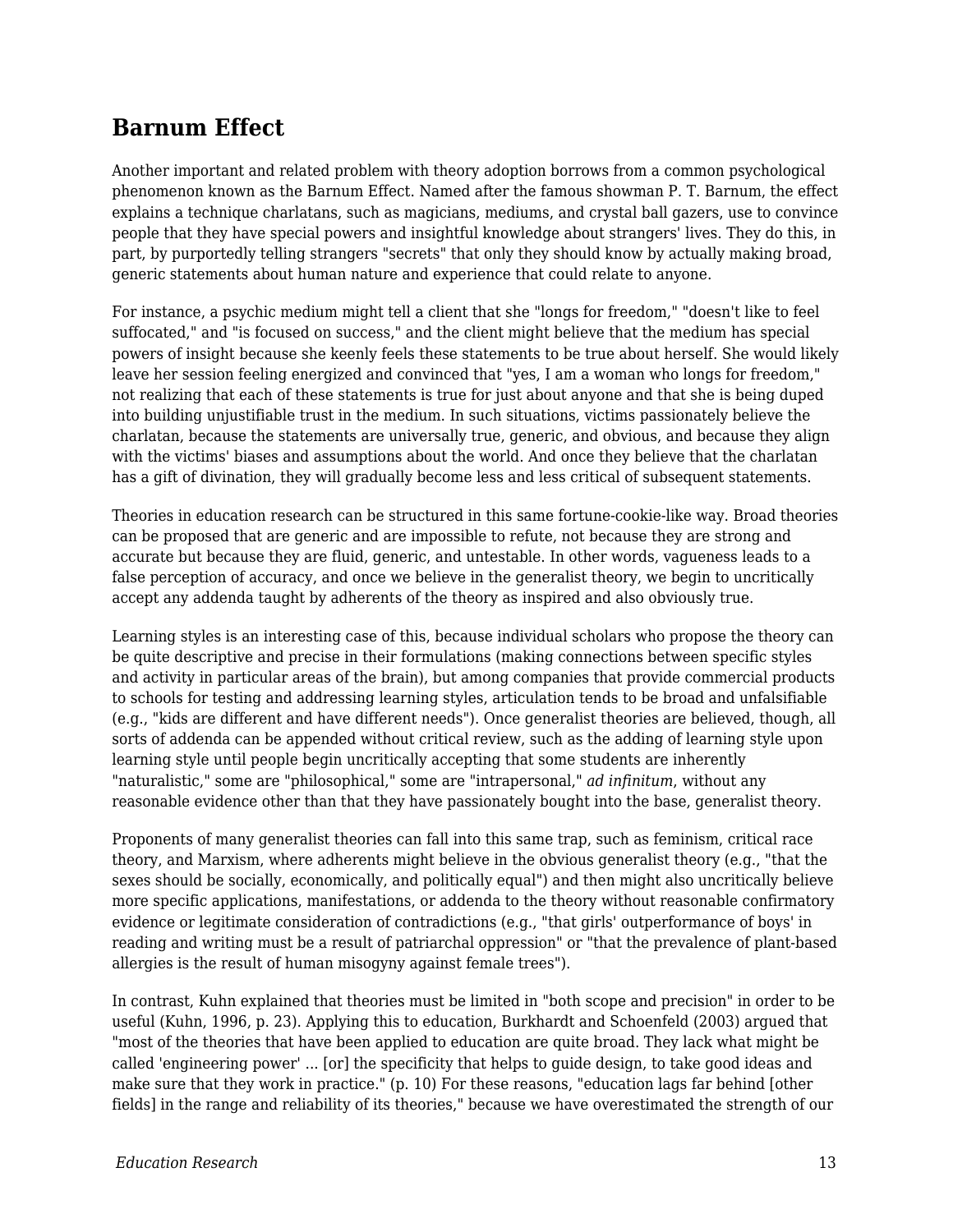theories and allowed them to have too broad of a scope (p. 10). This leads to a precarious situation wherein we might uncritically believe any eventuality or formulation of a generalist theory simply because the base theory is so obviously true.

#### **Learning Check**

To avoid the Barnum Effect, theories in education research should be:

- a. Broad and generalist
- b. Focused and specific
- c. Useful and progressive
- d. Accurate and universal

### **Irrationality**

And finally, we may also be influenced to adopt or reject a theory for purely irrational reasons, such as intuition, hunches, opportunism, and aesthetics. Feyerabend (1975) argued that rather than being an aberration, this is actually the historical norm of science, wherein revolutionary new theories have regularly been adopted and proliferated for no other reason than that they appealed to "valuable weaknesses of human thinking" (p. 126), requiring researchers to utilize "propaganda, emotion, *ad hoc* hypotheses, and appeal to prejudices of all kinds" to develop them and encourage their adoption (p. 119).

To illustrate this point, Feyerabend carefully chronicled the attempts of Galileo to convince the religio-scientific community of his day that the Copernican heliocentric theory of the universe was true and that geocentric theories were false. Based on the scientific evidence available at the time, there was not a legitimate scientific reason to reject geocentric theories, especially because existing geocentric theories (like the Tychonic system) were more accurate, complete, and non-contradictory than the Copernican theory (e.g., the case of stellar parallax). The main benefit that Copernicanism had over the Tychonic system at the time was that it was simpler and more elegant, which seemed to outweigh the need for evidence and accuracy in Galileo's mind. Stellar parallax wasn't detected for more than 200 years after Galileo's death, and without that key piece of evidence, Copernicanism was less empirically accurate than existing geocentric alternatives. Yet, today, we celebrate Galileo's commitment to Copernicanism not because it was the scientifically reasonable position to hold at the time, but because he stuck to simplicity and elegance (and ended up being right) even when the evidence at the time pointed the other way.

Some philosophers of science have built upon this point and gone on to question the potential truthvalue of theories altogether, making irrationality in theory adoption not only a historical reality but also a necessity. In the realm of psychology, Greenwald, Pratkanis, Leippe, and Baumgardner (1986) explained that "no theory can be proven true by empirical data" and also that it is "impossible to prove one false" (p. 226). This suggests that the quality of a theory may be based primarily on its value to humans via irrational factors, rather than its accuracy or inherent truth value.

In the case of learning styles, this explains why the theory has proliferated despite contradicting evidence and inconsistencies. It appeals to Feyerabend's "valuable weaknesses" or "noble prejudices" of humans by being intuitive and simple, which adopters seem to value more than research evidence.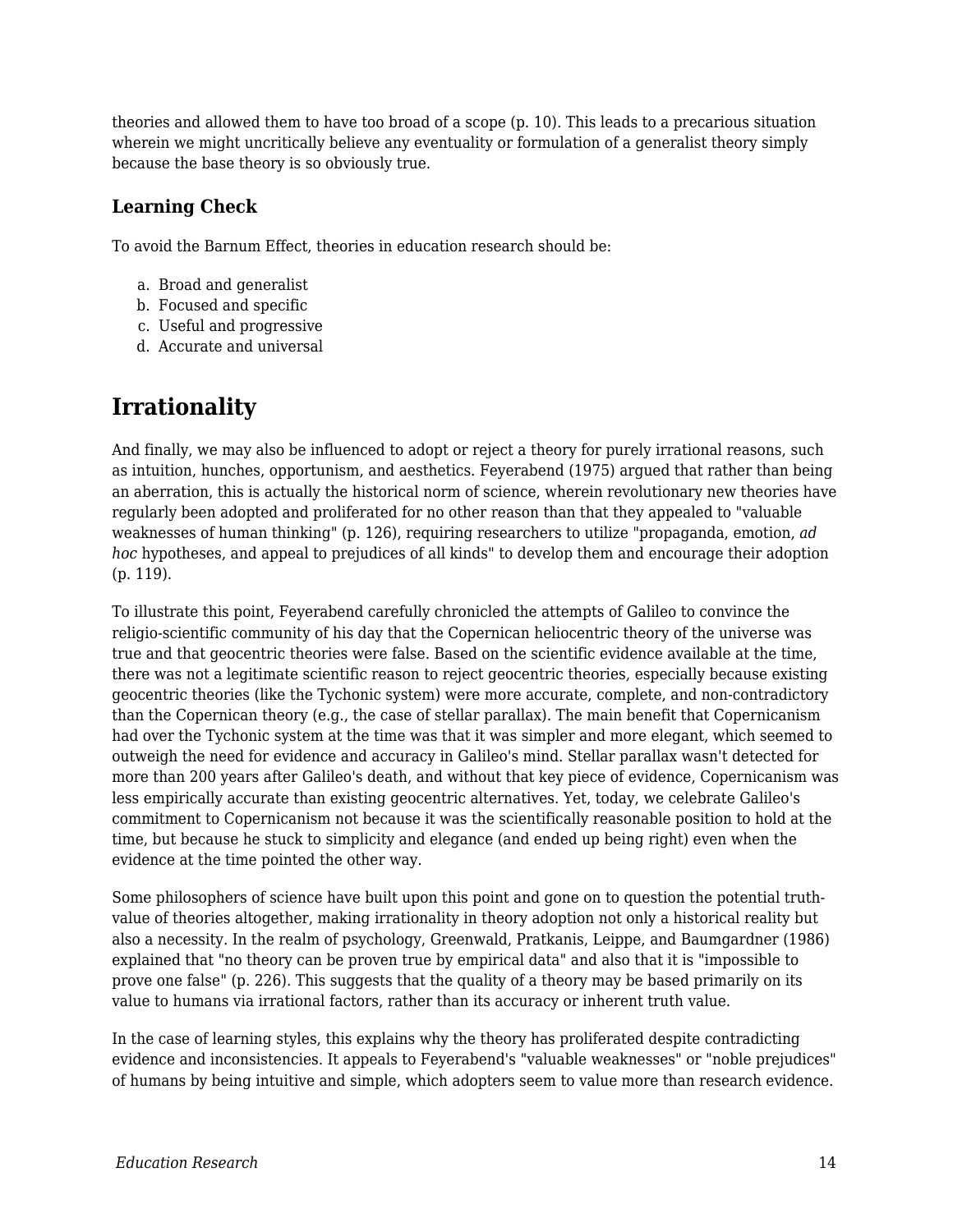Similar situations exist with various theories. A powerful example of this for me occurred once while attending an academic conference at Oxford University. I sat in a small audience while the presenter of a research study passionately shared his message and then, preempting any critiques or questions, flatly explained: "I know that you may argue with my theoretical stance, but I've lived it, I've experienced it, so it doesn't matter what you think." And he was right. I couldn't argue with him, not because his rationale was strong, but because he systematically rejected rationality as an expectation for theory adoption.

Though such irrational approaches to theory seem to be anti-scientific (or, at best, non-scientific), they are nonetheless prevalent in education research. A first-generation college graduate might adopt critical race theory to study a K-12 school because it resonates with his experiences as a minoritized child, not because it is the most effective way for addressing the problem he is seeking to solve. An educational technology researcher might adopt a particular technology integration model because it is depicted with simple, intuitive, and colorful graphics, not because it is logically or pragmatically superior to alternatives. Or a behavioral scientist might adopt a granting agency's preferred theory of student behavior to improve chances for funding, not because it is accurate, helpful, or meaningful for understanding student behavior.

Clearly, as humans, education researchers are influenced and motivated by many irrational factors that will lead them to adopt some theories (like those that appeal to their [noble and ignoble] prejudices) while rejecting others (like those presented with a variety of typos), but as education researchers, we should consider to what extent we should allow irrationality to guide such decision making and to what extent we should strive to be more critical and rational.

### **Good Theory**

Given all of these difficulties of theory adoption, education researchers might understandably lament "What are we to do?" Building off of Kuhn (1996), Rogers (2003), and others, I have previously outlined some considerations that may be helpful for education researchers broadly in identifying "good" theory (Kimmons, Graham, & West, 2020; Kimmons & Hall, 2016). In our current treatment, the most important of these seem to be the following: (1) clarity, (2) compatibility, (3) fruitfulness, (4) scope, and (5) ability to disprove/reject.

First, good education research theories should be clear, meaning that they are "simple and easy to understand conceptually and in practice" (Kimmons & Hall, 2016), thereby "eschewing explanations and constructs that invite confusion, misinterpretation, and 'hidden complexity'" (Kimmons, Graham, & West, 2020). The world is messy, but theories only allow us to make sense of it and to progress as a field if they themselves are clear and rigid. Clear theories can be tested against emerging evidence, reevaluated, and revised or rejected as needed. They allow for falsifiability and resist degenerative science and non-science by giving us concrete expectations.

Unclear, messy, esoteric, and amorphous theories, on the other hand, cannot be nailed down to specifics (often either in their form or in eventualities), meaning that they cannot be tested for accuracy. A theory that can be adapted to explain anything can be confirmed by anything and contradicted by nothing. Such procrustean obfuscation can be appealing to researchers who want their theories to survive no matter what the evidence actually says, but it is ultimately detrimental to the field because it allows theories to persist far beyond their shelf-life and prevents us ever from moving past the empirical ceiling necessarily established by the theory.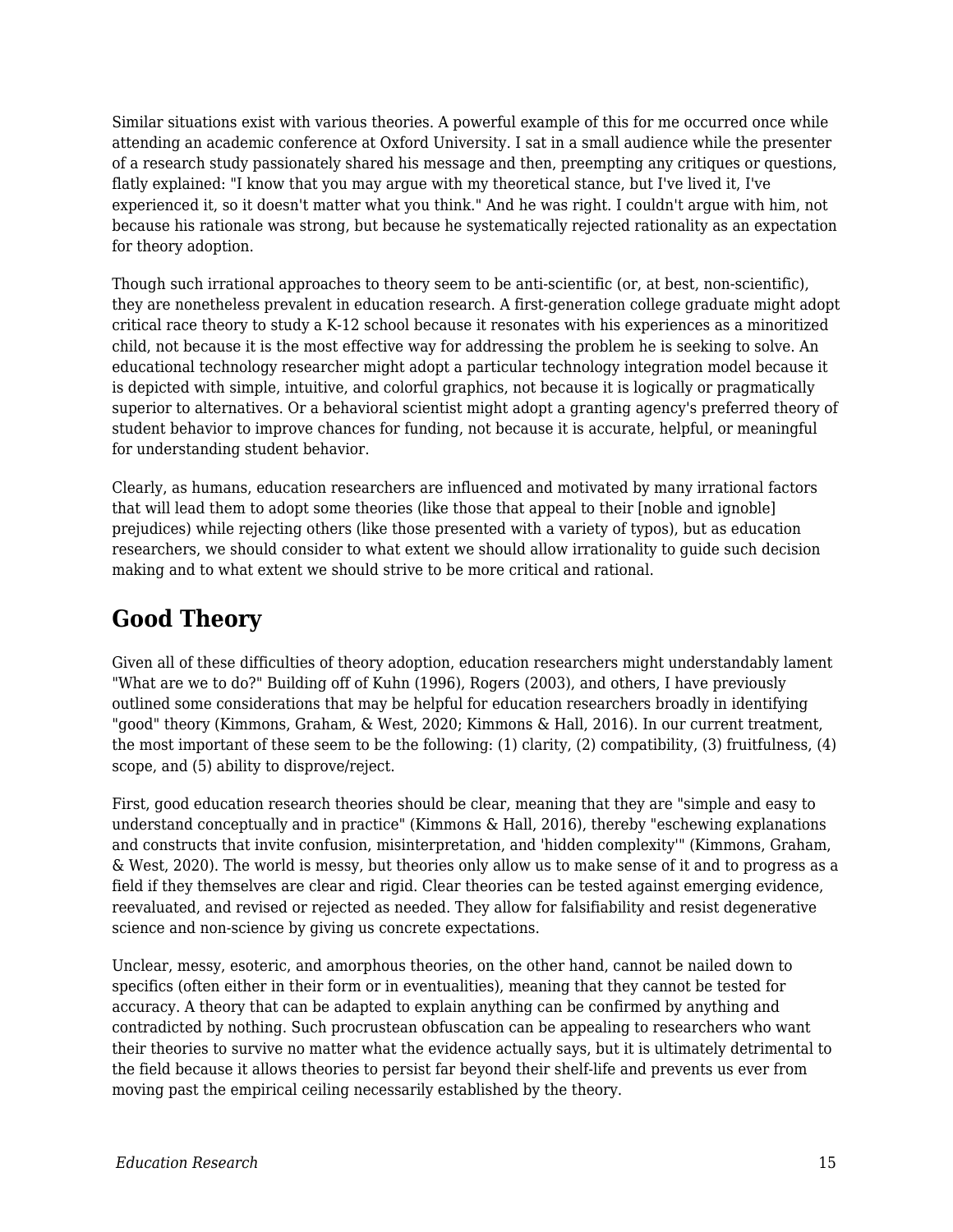Second, a good theory is compatible with good practice (Kimmons & Hall, 2016). The whole purpose of having a theory is to inform practice, but not all practice is based on theory. This means that we may have a variety of good practices in education and research that are not based on theory, but if we are ever considering a theory to inform our practice, we should at least begin by making sure that the new theory doesn't make our practice any worse. As Kuhn explained, theories are never adopted in a vacuum, but they are rather intentional shifts responding to emergent needs. Education theories come in all shapes and sizes; some are focused on design, others on understanding. Yet, in all cases, theories should always improve rather than merely replace existing ways of working. This means that there is always a comparison aspect of theory adoption in which we must ensure that by making any shift we are keeping any good practices and are only continually making our craft better.

Third, Kuhn (1977) proposed that good scientific theories should be fruitful, meaning that they should "produce new findings and discoveries," thereby helping researchers "to reach solutions to research puzzles" and to solve problems (Ivani, 2019, p. 4). As stated earlier, even a theory that is not true (or cannot be proven true) may still be useful — Newton's laws are not always true, but they are extremely useful. One way that this happens is by helping us to make predictions that come true. Another way is by helping us to make progress in other fields or areas of inquiry that are not central to the theory. Without such fruitfulness, we run the risk of falling into Lakatos's depiction of degenerative science, where all of our work focuses on merely propping up the theory rather than learning from it.

Fourth, theories should be scoped properly to be useful. Broad, sprawling theories lack the engineered precision necessary to actually inform action, and they persist not because they are strong, by having a solid, finite backbone, but because they are weak, attempting to amorphously ooze into vast realms of human experience so that we can see them everywhere without actually learning anything.

And finally, adopting a theory should never be a terminal decision. That is, we should always operate on the assumption that any theory might be wrong or that there might come a time when it is no longer the most useful way of approaching our problems. We should be willing to reject any theory, given sufficient evidence and alternative ways of approaching our problems, rather than holding onto it with cult-like fanaticism. Theories are supposed to be our tools, not our masters. They serve us; we do not serve them. A fanatic might point to their unwillingness to reject a broken or unhelpful theory as a sign of heroic conviction, but in actuality, such an approach only stymies our collective progress toward addressing education problems that we all want to solve.

### **References**

Burkhardt, H., & Schoenfeld, A. H. (2003). Improving educational research: Toward a more useful, more influential, and better-funded enterprise. *Educational Researcher, 32*(9), 3-14.

Coffield, F., Moseley, D., Hall, E., & Ecclestone, K. (2004). *Learning styles and pedagogy in post-16 learning: A systematic and critical review*. London: Learning and Skills Research Centre.

Feyerabend, P. K. (1975). *Against method: Outline of an anarchistic theory of knowledge*. London: Verso.

Glaser, B. G., & Strauss, A. L. (2017). *The discovery of grounded theory: Strategies for qualitative*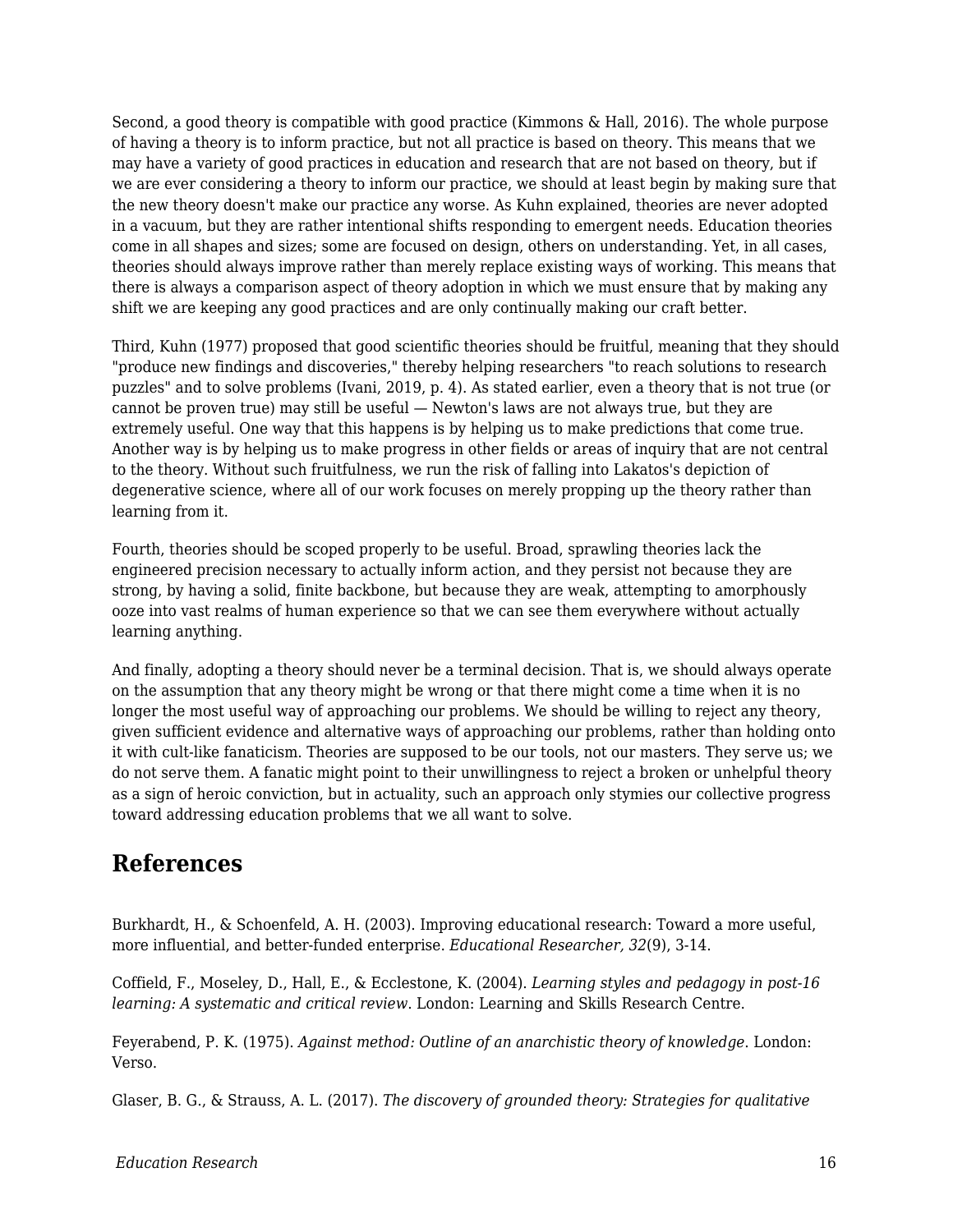*research*. New York: Routledge.

Greenwald, A. G., Pratkanis, A. R., Leippe, M. R., & Baumgardner, M. H. (1986). Under what conditions does theory obstruct research progress? *Psychological Review, 93*(2), 216.

Husmann, P. R., & O'Loughlin, V. D. (2019). Another nail in the coffin for learning styles? Disparities among undergraduate anatomy students' study strategies, class performance, and reported VARK learning styles. *Anatomical Sciences Education, 12*(1), 6-19.

Ivani, S. (2019). What we (should) talk about when we talk about fruitfulness. *European Journal for Philosophy of Science, 9*(1), 4.

Kimmons, R., & Hall, C. (2016). Emerging technology integration models. In G. Veletsianos (Ed.), Emergence and innovation in digital learning: Foundations and applications. Edmonton, AB: Athabasca University Press.

Kimmons, R., Graham, C., & West, R. (2020). The PICRAT model for technology integration in teacher preparation. *Contemporary Issues in Technology and Teacher Education, 20*(1).

Kraemer, D. J., Rosenberg, L. M., & Thompson-Schill, S. L. (2009). The neural correlates of visual and verbal cognitive styles. *Journal of Neuroscience, 29*(12), 3792-3798.

Kuhn, T. S. (1977). Objectivity, value judgement, and theory choice. In T. S. Kuhn (ed.), *The essential tension. Selected studies in scientific tradition and change* (pp. 320–339). Chicago: University of Chicago Press

Kuhn, T. S. (1996). *The structure of scientific revolutions* (3rd ed.). Chicago, IL: The University of Chicago Press.

Lakatos, I. (1974). *Science and Pseudoscience*. In G. Vesey (ed.), *Philosophy in the open.* Open University Press.

MacKay, D. G. (1988). Under what conditions can theoretical psychology survive and prosper? Integrating the rational and empirical epistemologies. *Psychological Review, 95*(4), 559–565. https://doi.org/10.1037/0033-295X.95.4.559

Macdonald, K., Germine, L., Anderson, A., Christodoulou, J., & McGrath, L. M. (2017). Dispelling the myth: Training in education or neuroscience decreases but does not eliminate beliefs in neuromyths. *Frontiers in Psychology, 8*, 1314.

Mercer, D. (2016). Why Popper can't resolve the debate over global warming: Problems with the uses of philosophy of science in the media and public framing of the science of global warming. *Public Understanding of Science, 27*(2). doi:10.1177/0963662516645040

Mulkay, M., & Gilbert, G. N. (1981). Putting philosophy to work: Karl Popper's influence on scientific practice. *Philosophy of the Social Sciences, 11*(3).<http://doi.org/10.1177/0963662516645040>

Newton, P. M., & Miah, M. (2017). Evidence-based higher education — Is the learning styles 'myth' important? *Frontiers in Psychology, 8*, 444.

Pashler, H., McDaniel, M., Rohrer, D., & Bjork, R. (2008). Learning styles: Concepts and evidence.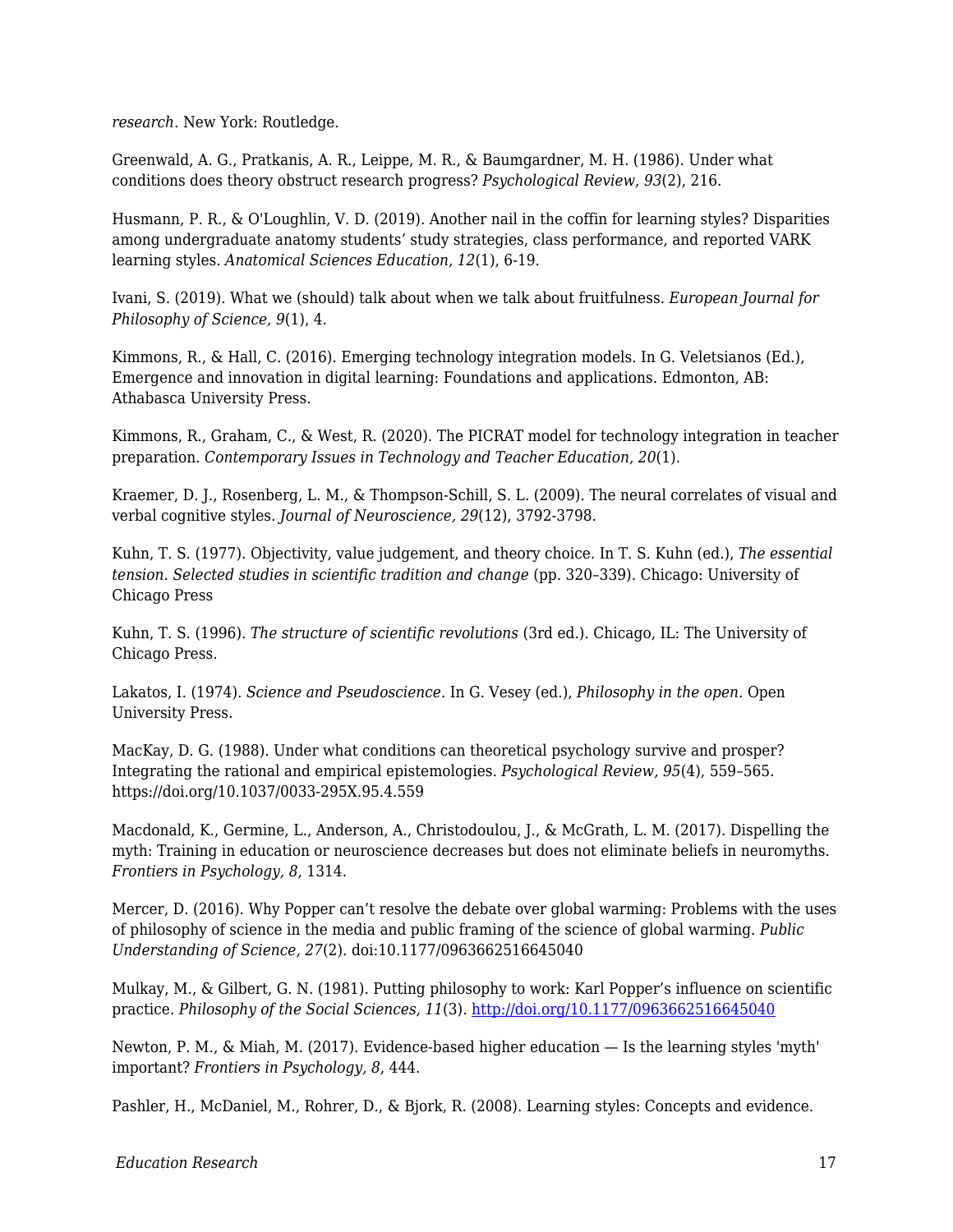*Psychological Science in the Public Interest, 9*(3), 105-119.

Popper, K. (1959). *The logic of scientific discovery*. Routledge.

Rogers, E. M. (2003). *Diffusion of innovations*. New York, NY: Free Press.

Willingham, D. T. (2012). *When can you trust the experts? How to tell good science from bad in education*. San Francisco: Jossey-Bass.

Willingham, D. T., Hughes, E. M., & Dobolyi, D. G. (2015). The scientific status of learning styles theories. *Teaching of Psychology, 42*(3), 266-271.